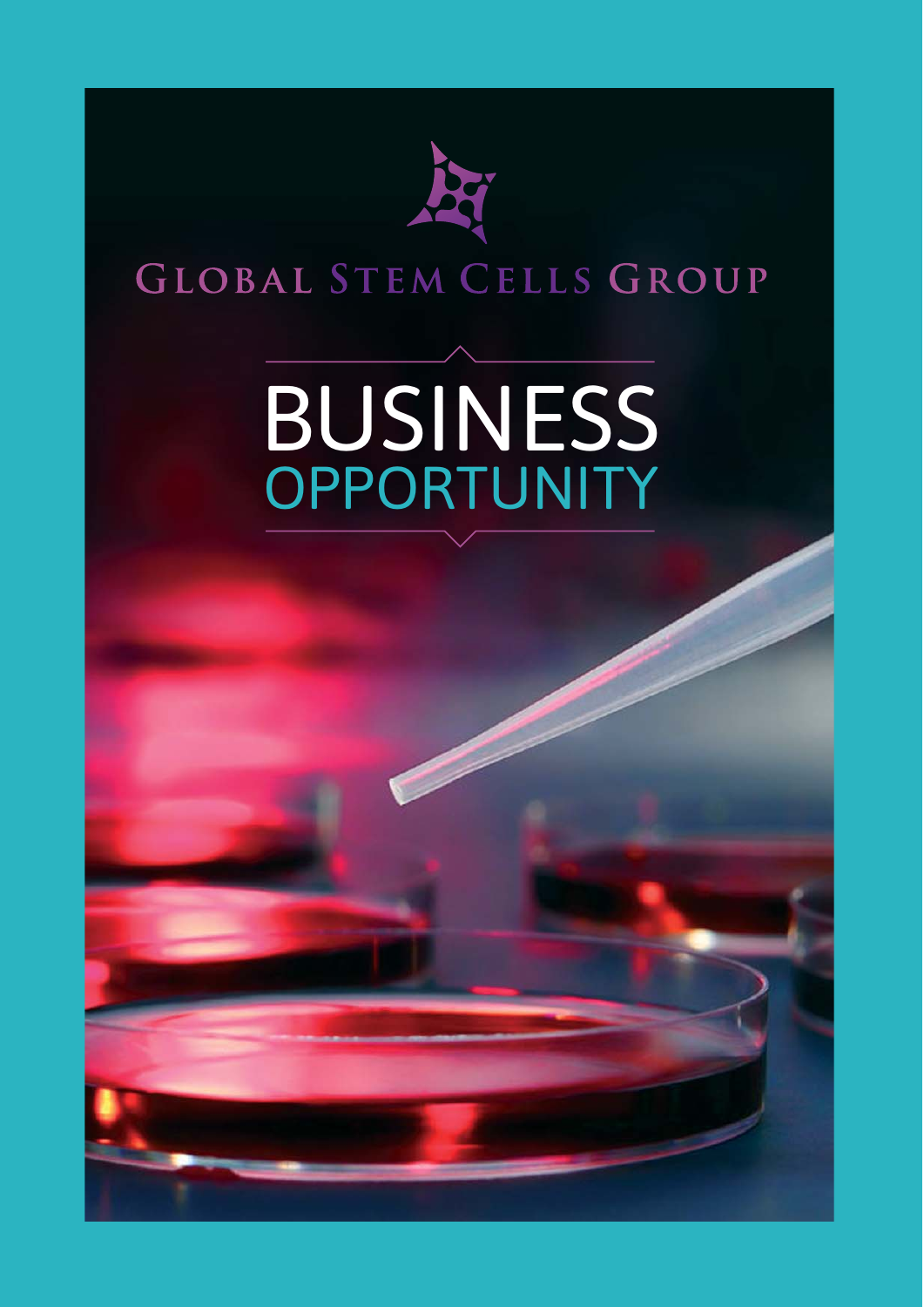## WE ARE OFFERING AN INTEGRATED SOLUTION OF A TURN KEY STATE OF THE ART STEM CELL PROCESSING CENTER ALLOWING OUR CLIENTS TO POSITION THEMSELVES IN THE FOREFRONT OF THE FASTEST GROWING SECTOR IN THE MEDICAL INDUSTRY.

OUR CLIENTS WILL BE ABLE TO CONDUCT RESEARCH AND PERFORM HIGHLY ADVANCED STEM CELL PROCEDURES. THE PROJECT REPRESENTS A SELF-REINFORCING VERTICAL ENTERPRISE.



### **INCREASING DEMAND**

Stem Cell therapies are in their infancy and will continue to grow in popularity not only among the general public but also among the medical community.



#### **EXPLOSIVE GROWTH**

A report by Robin Young and the New York Stem Cell Summit '16 indicates that stem cell therapies are set for explosive growth both in the US and internationally.



### **REGULATIONS AND CONTROVERSY**

Reintroduction of cultivated stem cells must be done outside of the United States hence the importance of international Stem Cell processing center.



### **MARKET OPPORTUNITY**

Stem Cell processing center will allow the client to conduct research and perform highly advanced stem cell procedures. The project represents a self-reinforcing vertical enterprise.



### **INCREASED VALUATION**

The market should realize a dramatic in increase of revenue during the next eight years and reach a size of 6.04 billion dollars in the US alone.



## **EXIT STRATEGY**

Client could exit in 3-5 years by being acquired by strategic company that does not have the breadth of stem cell services internally.

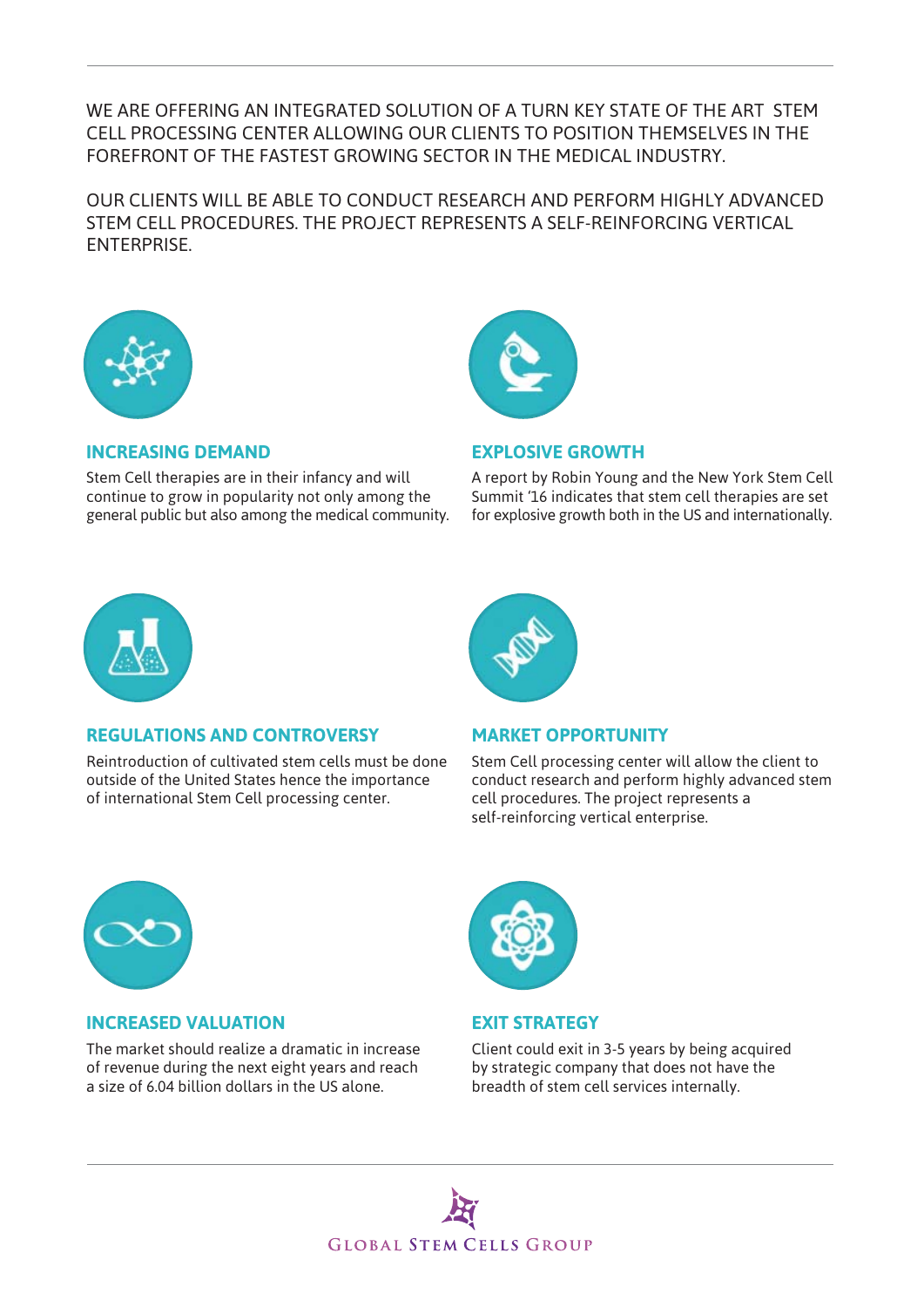## **INCREASING DEMAND**



Although the use of stem cells in medical research and treatment has been controversial, it remains extremely promising. While the use of embryonic stem cells has been severely restricted, there are numerous legal autologous stem cell transplant programs operating in the US today. More than 190,000 people were treated with stem cell therapy in 2016 alone





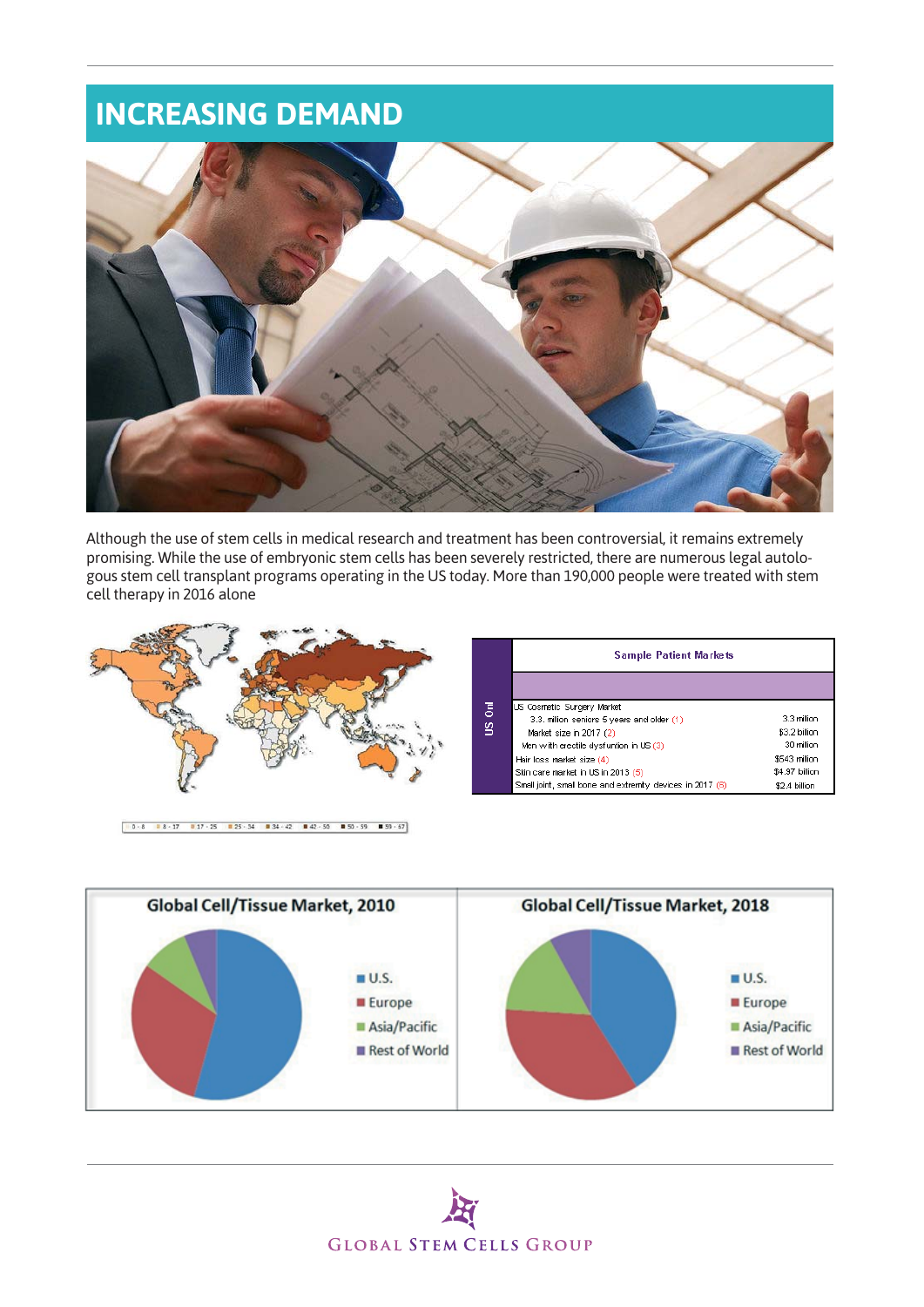

#### **STEM CELLS AND REGENERATIVE MEDICINE MARKET IS ESTIMATED TO GARNER USD 50.11 BILLION BY 2021**

Stem cells are widely used in biotech research and development programs for the discovery of naive drugs including regenerative medicine. Regenerative medicines play a vital role in the treatment of various diseases as these medicines are capable of restoring the functionality of damaged cells and tissues. Further, regenerative medicines help the medical cases with degenerative disorders and bring a solution to the tricky medical procedures as the medicine replaces or regenerate the tissues and organs.

The global regenerative medicines market is expected to reach USD 50.11 billion by 2021, registering a CAGR of 12.7% during the period of 2015-2021. On the back of expanded demand of bone & joint reconstructive surgeries in the nation, North America with maximum share in global regenerative dominated the market followed by Europe in 2015. Further, it is projected that by 2019 Europe may surpass the North America market in the field of stem cell and regenerative medicine. Eastern and Western Europe are projected to show expanded demand as the need for transplants through regenerative medicines will be increasing for many applications in near future. Further backed up by the increased medical tourism in the continent, Asia-Pacific countries are also expected to show up-surged demand during 2015-2021.

In addition to that, Asia-Pacific becoming one of top continent in supplying regenerative medicine bone and joint products in countries like India, China, Japan and South Korea are further projected to give a boost to the stem cell market in the region.Tissue engineering accounted for the highest share in industrial development when they participate nationally or geographically in the field of making regenerative medicines. When we look at the geographic distribution of tissue engineering firms and research institutes, the U.S. with 52% leads the market followed by Germany (21%), Japan (16%), the UK (7%), and Sweden (4%).

#### **GROWTH DRIVERS AND CHALLENGES**

Expanded funding from the governments organizations and collaborations with domestic players for the entry in the nation specific market would further anticipate the market of Stem Cells & Regenerative Medicine. The growth in medical researches across the globe is the major driver for this market.

In addition to that, a rapid shift and advancement in healthcare researches would further anticipate the Stem Cells & Regenerative Market worldwide. The flexible manufacturing technology employed is further projected to fuel the Regenerative Medicine Market across the globe.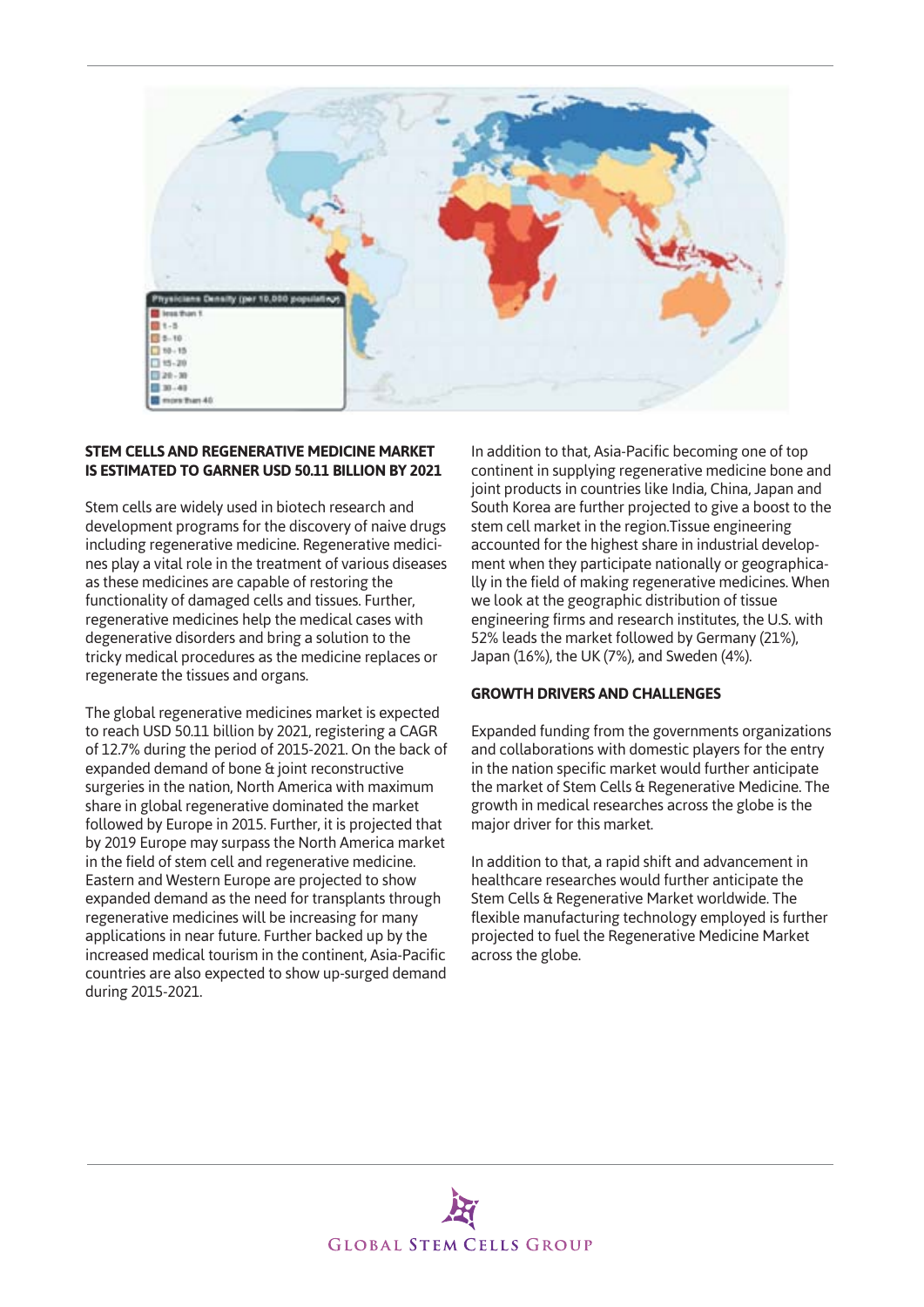## **EXPLOSIVE GROWTH**



A report by Robin Young and the New York Stem Cell Summit '12 indicates that stem cell therapies are set for explosive growth both in the US and internationally. Products for cardiovascular disease, diabetes, nerve repair and other medical procedures will soon achieve widespread availability.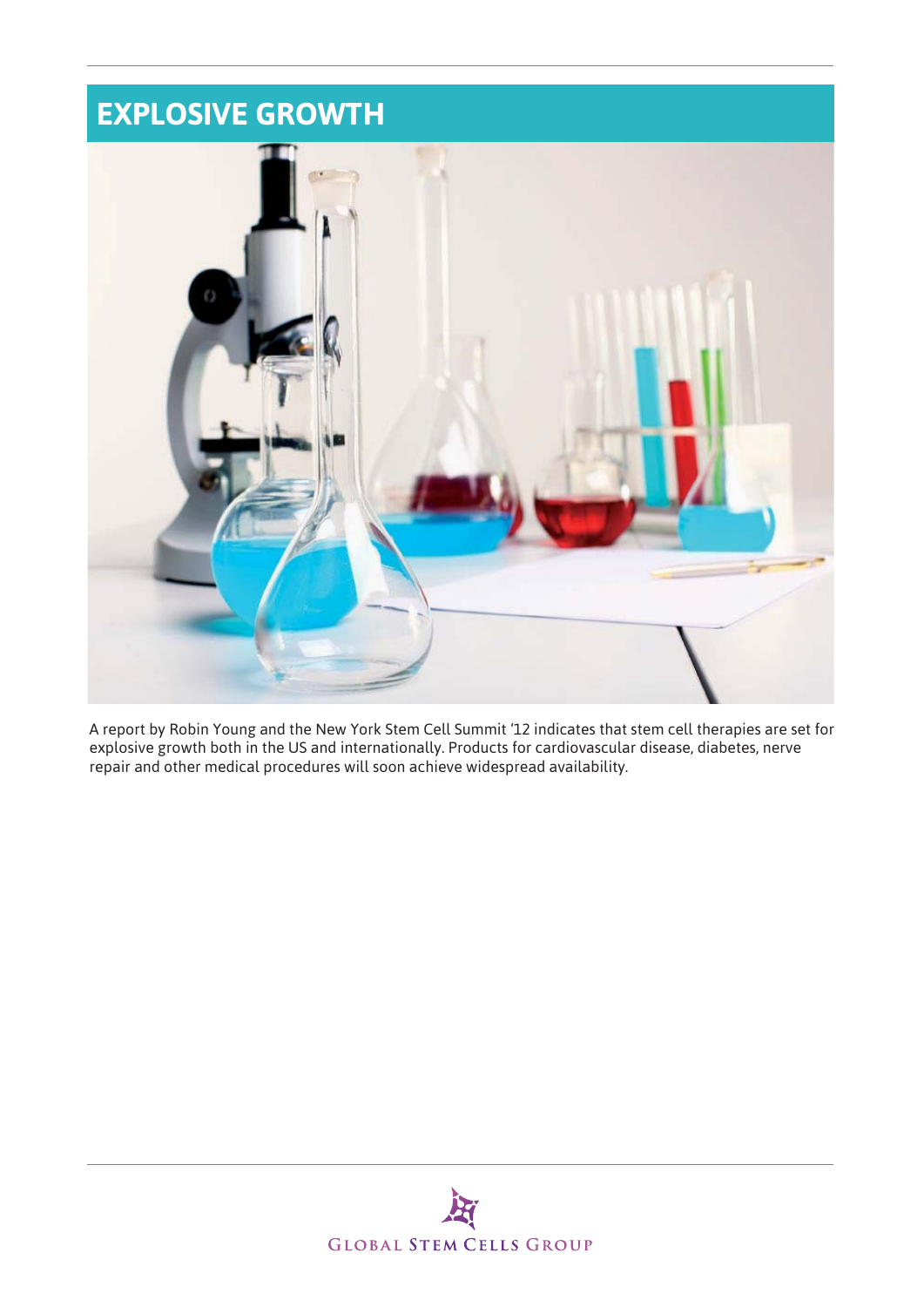## **REGULATIONS AND CONTROVERSY**



One common therapeutic use of stem cells by US physicians is to harvest them from one part of the body and then re-implant them at the site of an injury—where they are most needed but are in short supply. This can be an effective way to stimulate healing at sites of injury. But the one problem is that the quantity of stem cells is only as good as the patient's supply. To counteract this, an effective strategy is to grow the patient's stem cells in a culture media.

However, the above approach is creating the danger of these new therapies becoming regulated by the FDA. The FDA is trying to establish its jurisdiction by saying that if one cultures stem cells at all, regardless of the use of those cells, then it's a prescription drug.

However, physicians and organizations are pushing back by arguing that stem cell therapy is the practice of medicine and the FDA isn't chartered to do that. They liken it to infertility clinics where physicians must grow a woman's fertilized oocytes. So organizations such as The American Stem Cell Therapy Association (ASCTA) are being formed to establish guidelines and standards.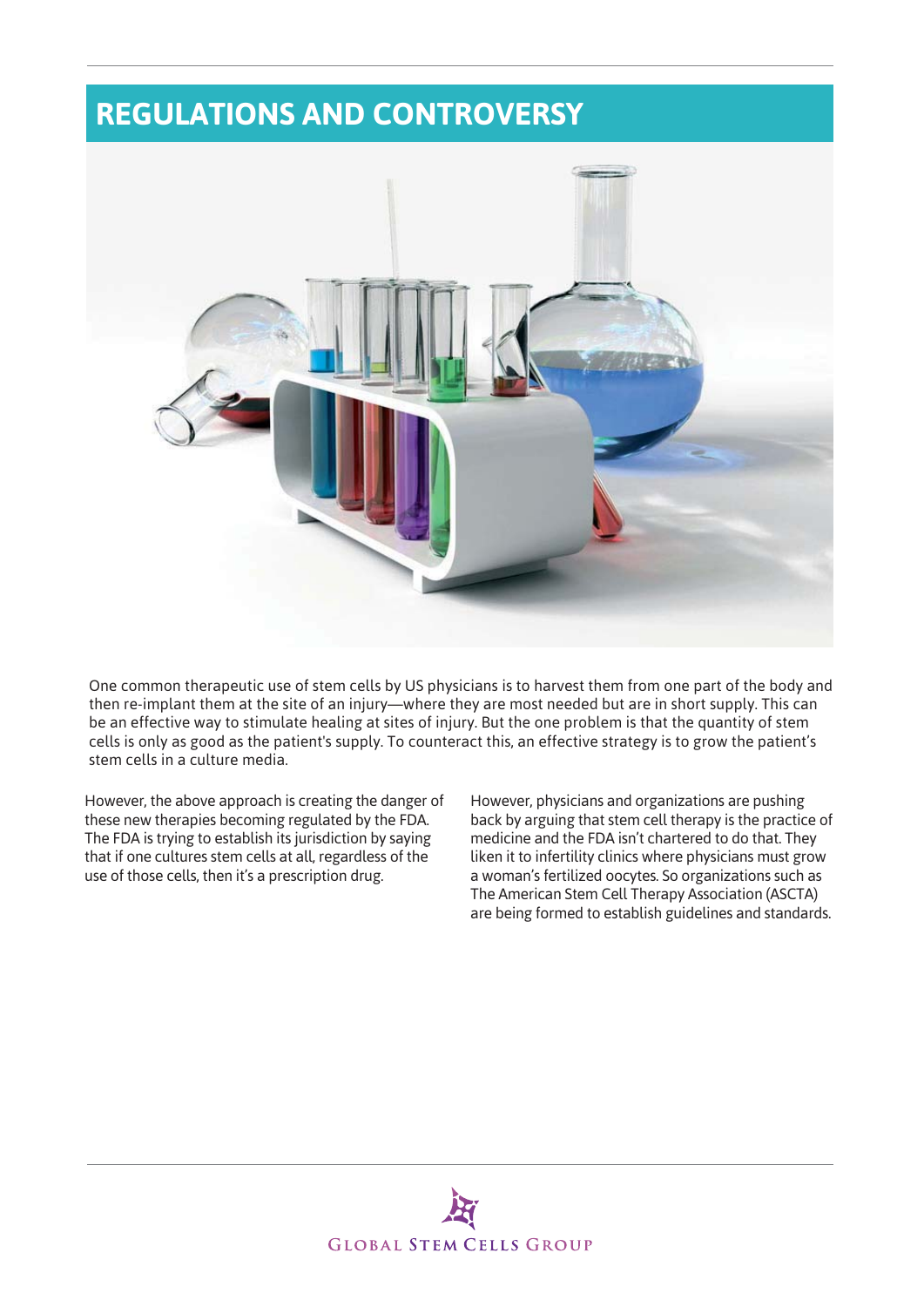## **MARKET OPPORTUNITY**



Stem Cell therapies are in their infancy and will continue to grow in popularity not only among the general public but also among the medical community. Patient searches for stem cell therapies are growing every year. Furthermore, physicians are eager to learn new and simple ways to incorporate cellular medicine in their practices, while patients that are suffering from terrible chronic debilitating diseases know that the current healthcare system will not help them but will only alleviate symptoms.

The current management team has been successfully working in the cellular and aesthetic field for over eight years. The management team has experience in growing regenerative medical practices from in office startup to fully accredited complex laboratories. The Company, in conjunction with its consulting physicians and scientist has set up and equipped Regenerative Medicine practices and Laboratories in over 4 continents . The Company has trained over 1500 doctors from across the globe in Regenerative Medicine **Techniques** 



**Estimated** Estimated<br>100,000 US  $\frac{100,000}{\text{patients}}$ palleting<br>treated with  $\frac{1}{100}$  region cells in 2012

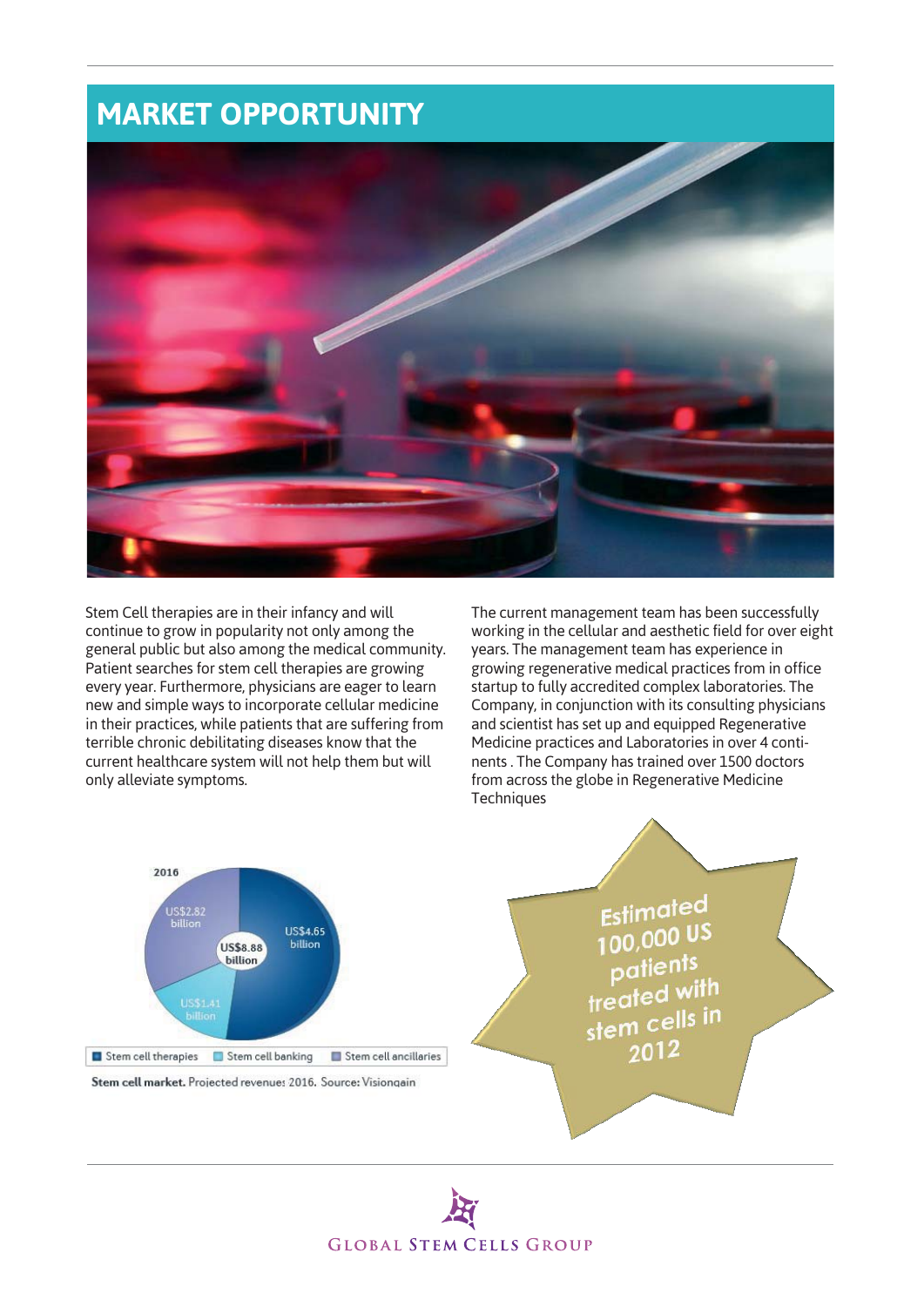## **INCREASED VALUATION**



Each and every day, scientists across the world conduct stem cell research that informs our understanding of the human body and how we approach medicine. Rightfully assuming Stem Cells are the future of the industry , a Fully customized Stem Cell Laboratory will only increase its valuation in years to come

These are just a few of the ways stem cells are being used:

- To study normal human development. Investigating how stem cells form tissues and organs, how aging impacts their function and their role in various diseases and conditions. A better understanding of the inner working of living organisms leads to earlier detection, better diagnosis and more effective treatments for diseases and injury.

-In drug discovery, which is the process by which new drugs are identified for a particular disease. Scientists can use stem cells, or tissues grown from them, to search for new drugs that improve their function or alter the progress of disease, as well as to test how drugs might affect different organs (for example, the liver or the kidneys), or how they might affect different people.

- For cell replacement. Exploring how to use stem cells to generate tissue that, when transplanted, will take the place of tissue damaged by disease, aging or injury. For example, transplantation of healthy retinal pigment epithelial cells to the eye to replace those lost in macular degeneration .

- For endogenous, or self, repair. Creating Ways to stimulate self-repair, coaxing stem cells in the human body to generate healthy cells to heal damaged tissue from within or to prevent further damage.

Stem cell research holds tremendous promise for medical treatments and there are many advantages in positioning yourself within this growing Industry . **Call our experts Now !!**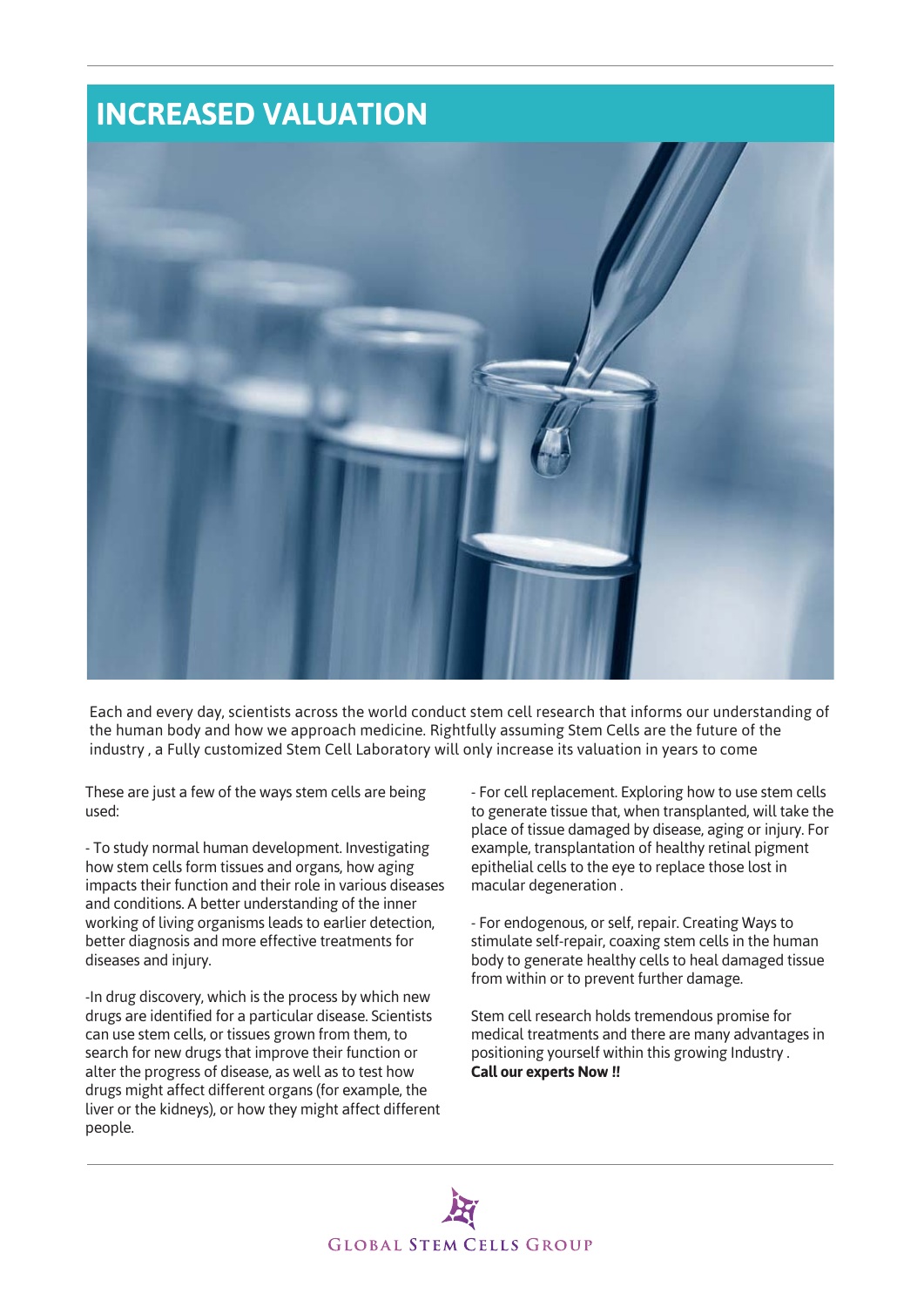## **EXIT STRATEGY**



The value of Clients Stem Cell Processing Center shares will increase as the Company achieves its goals. The investor will be secure in knowing that the Company's valuation is increasing as revenues grow, the balance sheet becomes stronger and the Company attains a strong market position.

Client can achieve an excellent valuation on the first five years of operations. Based on conservative financial ratios and business projections, Client Stem Cell Processing Center could be valued starting at 18 million up to more than \$76 million